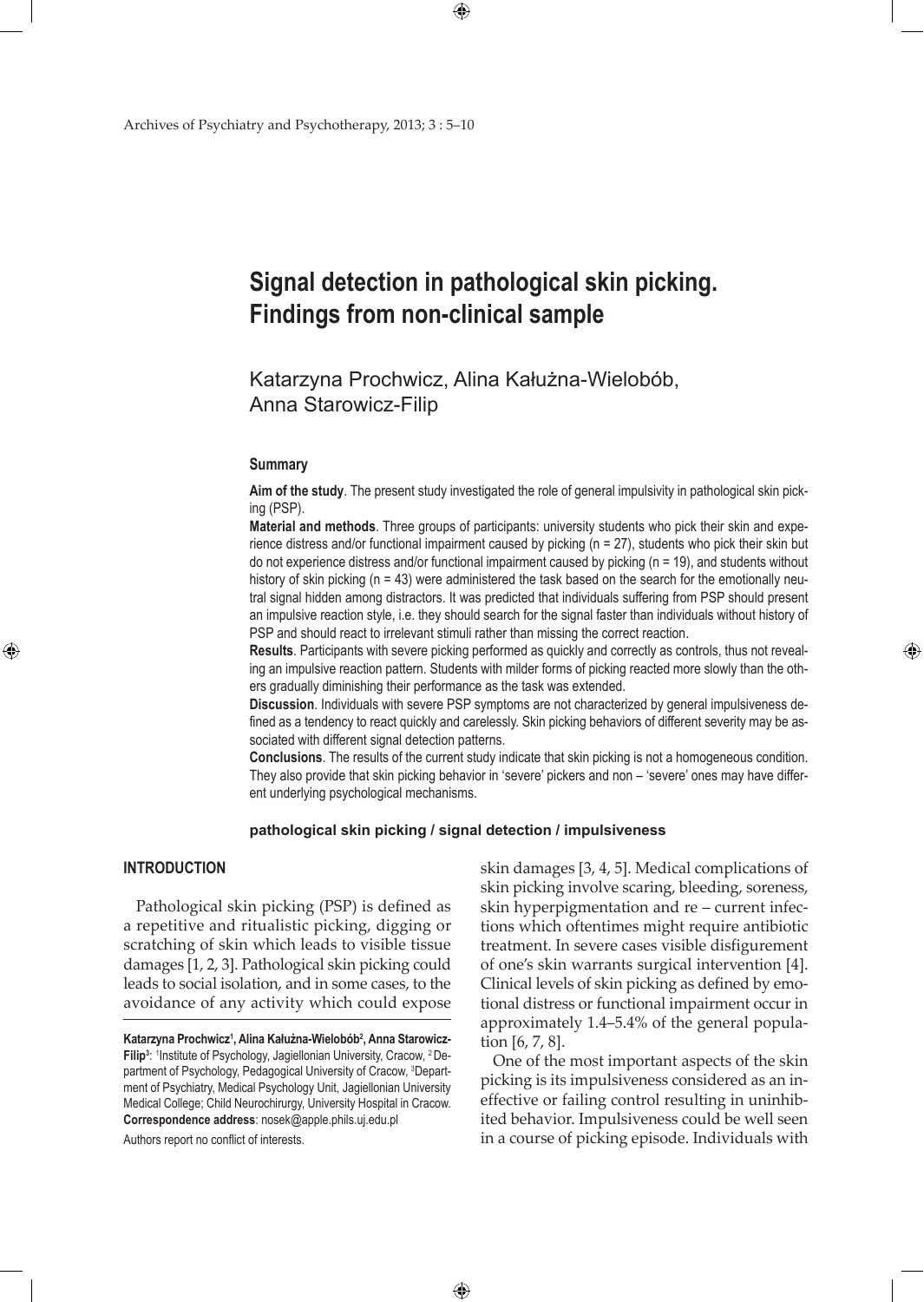⊕

PSP start to pick their skin immediately after feeling an urge to pick. The short time interval between cognitive process and motor behavior is a characteristic trait of skin picking which differentiate it from obsessive-compulsive disorders [9]. Furthermore, individuals with PSP report that they are not able to hold picking back or even delaying it, what could be caused by the underlying motor inhibition deficit. Impaired motor inhibition in PSP was also confirmed in the experimental research use of the Stop Signal Task [10].

The study concerns the question whether skin picking behaviors are related to general impulsiveness defined as a tendency to react in conditions when the reaction is not really required rather than inhibit performance in situations when acting is necessary. Particularly, it was assumed that individuals with PSP symptoms should perform faster in a simple signal detection task than participants who are not engaged in any form of picking. Furthermore, they should reveal the tendency to make more 'false – alarm' mistakes compared with mistakes relying on missing reactions, responding to irrelevant stimuli rather than inhibit their reaction to a correct signal [11].

### **Methods**

⊕

### **Participants**

Participants were recruited on the basis of their answers obtained in the Skin Picking Scale (see below). Skin Picking Scale [12] is a paper – pen method which allows one to measure the number and intensity of skin picking symptoms. The SPS was administered to the large group undergraduate Pedagogical University students during the classes. The three groups of participants were to be distinguished on the basis of PSP score: the severe skin picking one, the pickers with mild form of picking, and the control group. Participants were determined to suffer from severe forms of skin picking when they reported to pick the skin, experience the urge of picking, experience at least some distress caused by picking or some functional impairment. In the current study 27 individuals (26 female and 1 male), mean age 20.73 years old, SD=1.91, range 19–29 years old) met study – defined criteria for severe forms of skin picking and were included in subsequent analyses as the 'skin pickers' group. Participants were determined to suffer from mild forms of picking when they reported to pick the skin, experience the urge of picking and denying experience distress caused by picking and functional impairment. In the current study 19 participants (18 women, 1 man, mean age 20.10 years old, SD=0.73, range 19–21 years old) were reported to demonstrate milder forms of skin picking. Participants within the control group were recruited after completing the SPS scale scoring 0, denying thus experiencing any skin picking symptoms. The control group consisted of 43 students (39 female and 4 male, mean age 20.16 years old, SD=0.97 range 19–23 years old). Within the group with severe skin picking the mean score obtained in SPS scale was 11.77 (SD=3.98), whereas in the group with milder forms of picking the mean score was 4.52 (SD=1.66). The difference between mean scores was statistically significant  $(t [44] = 7.44; p = 0.0001)$ . The three groups of participants did not differ in respect of age F[2,86]  $=1.74$ ; p=0.17).

All participants signed informed consent after being provided with a description of the task. All participants completed the study voluntarily.

⊕

#### **Measures**

 $\bigoplus$ 

#### **The Skin Picking Scale, SPS [12].**

SPS is a self – reported scale that allows us to asses the severity of skin picking behaviors during its last week of occurrence. It contains six items referring to the picking urge frequency, picking urge intensity, time spent on picking, functioning impairment caused by picking, distress, if prevented from picking and avoidance behavior caused by picking. SPS version used in the current research was the Polish version of the scale translated by authors. Cronbach's alpha was calculated to assess the internal consistency of SPS. In a current sample Cronbach's alpha was 0.88 and showed adequate psychometric properties.

Archives of Psychiatry and Psychotherapy, 2013; 3 : 5–10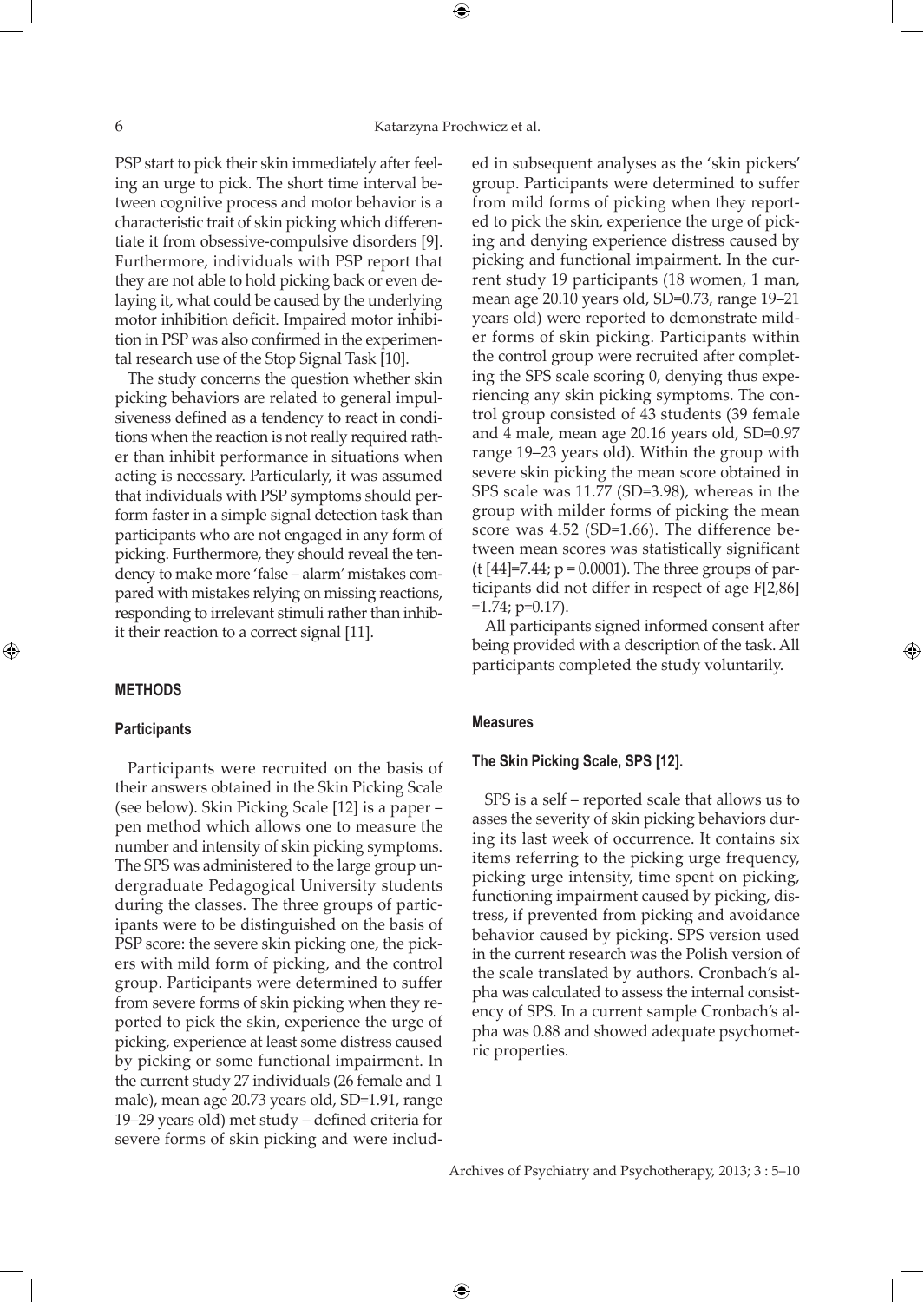$\bigoplus$ 

⊕

#### **The experimental task**

All participants were presented the sheet of paper composed of 400 icons, each represents a clock face, set horizontally (20 lines with 20 icons in each line). Clock icons represent only full hours (i.e. 1.00), and the number of clock faces showing specific hour was well – balanced [13]. Clock faces corresponding to one pre – defined hour are used as a signal. The task requires an individual to detect as many signals as possible during a short – time interval. There were 40 signals on the sheet of paper. The remaining icons constitute information noise or distractors. The test provides five measures which represent efficiency of analyzing and selecting information process: the number of icons analyzed; the number of mistakes relies on marking an icon other than a signal (FA), the number of mistakes relies on missing the correct signal (OM); the total number of mistakes (D); and the proportion of different types of mistakes ( $β = FA/D$ ).

### **Procedure**

⊕

All participants were administered the experimental task. They were asked to detect as many icons representing 5.00 pm as possible in a 2 minute period and mark them in any manner. The participants started their search from the left side of the sheet to the right one. Once the time was over, each participant marked the



icon which he/she analyzed as the last one. All the participants performed the task three times with short intervals (lasting about 1 minute) in between.

# **Results**

#### **Number of icons analyzed by participants**

To evaluate whether participants with PSP differ from the control group in respect of number of icons analyzed, a 3 (task performances) x 3 (groups) ANOVA was conducted. The analysis revealed a significant interaction effect between group and task performance (F[2,86]=4.40; p=0.01) indicating that the three groups of participants differed in the number of icons analyzed. The direct comparisons reveal that the individuals with severe picking did not differ significantly from the control group, whereas the results of participants with milder form of picking differed significantly from both the 'severe pickers' (F[1,86]=8.48; p=0.004) and from students who do not pick the skin (F[1.86]=5.30, p=0.002). The analysis of the number of icons being analyzed made separately for each execution of the task revealed that the differences between the groups occurred only in the second (F[2,86]=3.75; p=0.02) and the third (F[2,86]=4.92; p=0.001) execution of the test. On the second task performance the group with mild picking form search for the signal significantly slower

> in comparison to both the controls  $(F[1,86] = 5.80; p=0.01)$  and the 'severe pickers' (F[1,86]=6.37; p=0.01). The same result pattern occurred during the third task execution (F[1,86]=6.71; p=0.001; F[1.86]=9.10; p=0.003 respectively). (Fig. 1).

#### **Accuracy analyzes**

The analysis of the number of mistakes made by participants (D) did not reveal any significant dif- $\bullet$  controls ferences (ANOVA, 3 task performances  $x$  3 groups,  $F < 1$ ). The com-



 $\bigoplus$ 

SP

Archives of Psychiatry and Psychotherapy, 2013; 3 : 5–10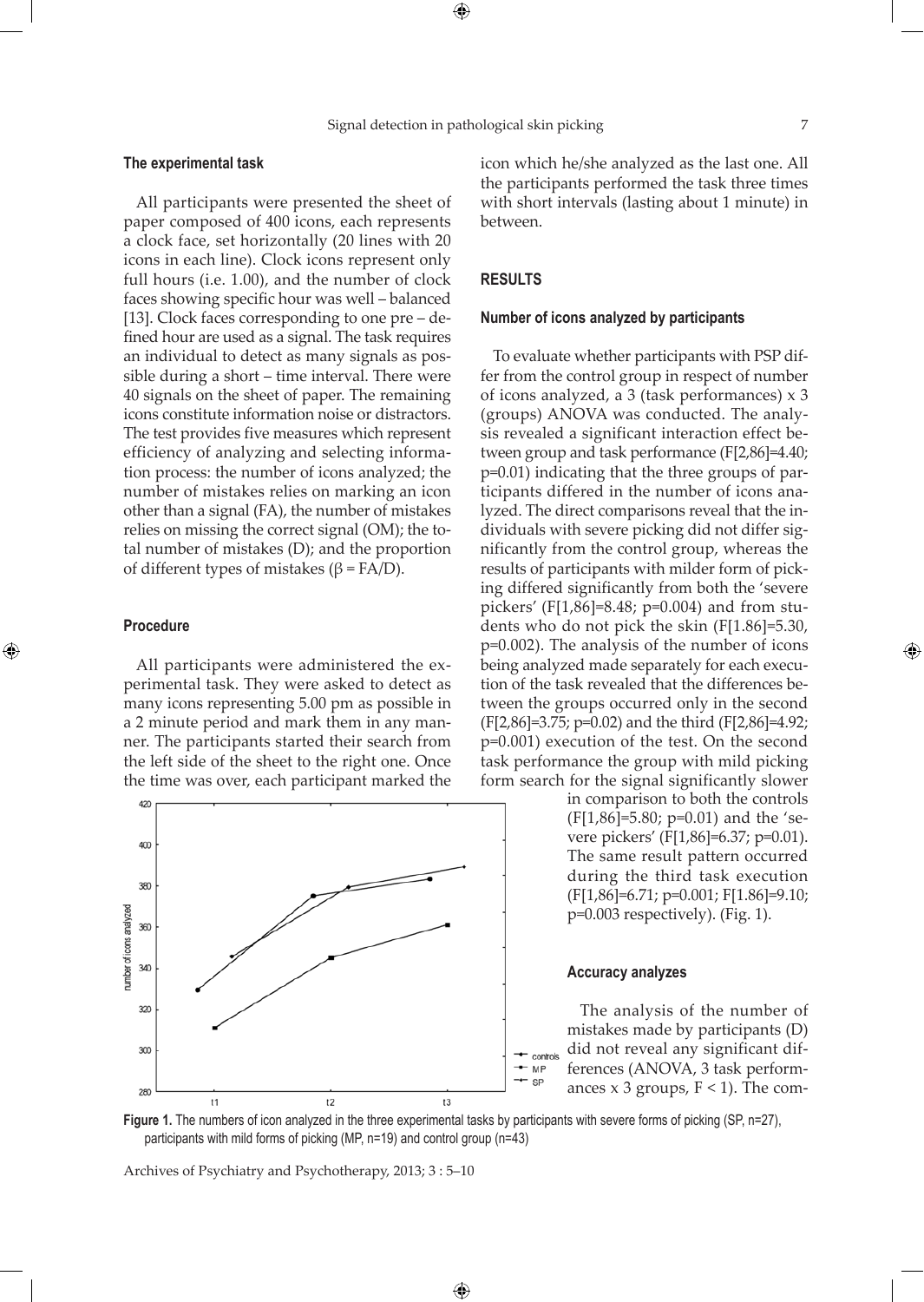## 8 Katarzyna Prochwicz et al.

⊕

parisons made separately for both the 'false alarms' and the omitting mistakes did not reveal the main effect of group either (ANOVA, 3 task performances x 3 groups,  $F < 1$ ); however, direct comparisons revealed that during the second task execution individuals with mild picking made more 'false alarm' mistakes than the controls (F $[1.86]$ =3.87; p=0.05) and 'severe pickers' (F[1.86]=4.57; p=0.03). The analysis of omitting mistakes did not reveal any significant differences (F<1).

distractors. Instead, the results show differences in the efficiency of signal detection between the group of students who pick their skin only occasionally and the two other groups of participants. Within the group of individuals with milder forms of picking search for the signal was significantly slower than in the case of 'severe pickers' and the students who do not pick the skin. During the second execution of the task they also made more 'false – alarm' mistakes. This pattern of differences shows that the group

**Table 1.** The number of icons analyzed and the mean number of mistakes made in the three executions of the task by the group of participants with severe forms of skin picking (SP, n=27), mild forms of skin picking (MP, n=19) and control group (n=43)

|           | <b>SP</b>         |                   |                   | <b>MP</b>         |                   |                   | Controls          |                   |                   |
|-----------|-------------------|-------------------|-------------------|-------------------|-------------------|-------------------|-------------------|-------------------|-------------------|
|           | t1                | t2                | t3                | t1                | t2                | t3                | t1                | t2                | t3                |
|           | M(SD)             | M(SD)             | M(SD)             | M(SD)             | M(SD)             | M(SD)             | M(SD)             | M(SD)             | M(SD)             |
| ΝI        | 345.59<br>(49.99) | 379.40<br>(30.78) | 389.33<br>(22.57) | 311.15<br>(64.00) | 345.05<br>(58.88) | 361.10<br>(46.59) | 329.27<br>(65.92) | 375.20<br>(45.00) | 383.41<br>(26.00) |
| D         | 12.03<br>(8.30)   | 9.85(6.07)        | 8.62<br>(5.29)    | 10.63<br>(6.58)   | 12.63<br>(8.04)   | 11.47<br>(6.42)   | 11.90<br>(8.04)   | 11.27<br>(5.81)   | 10.69<br>(5.54)   |
| <b>OM</b> | 11.33<br>(7.63)   | 9.70<br>(6.17)    | 8.29<br>(5.34)    | 10.15<br>(6.45)   | 11.63<br>(7.41)   | 10.94<br>(6.31)   | 11.48<br>(7.81)   | 11.00<br>(5.68)   | 10.41<br>(5.36)   |
| FA        | 0.70<br>(1.29)    | 0.14<br>(4.51)    | 0.33<br>(3.95)    | 0.47<br>(0.93)    | 1.00<br>(2.67)    | 0.52<br>(0.81)    | 0.41<br>(1.03)    | 0.27(<br>0.54)    | 0.27<br>(0.58)    |

NOTE. SP = participants with severe forms of picking;  $MP =$  participants with mild forms of picking; NI = number of icons analyzed, D = total number of mistakes; OM = omitting mistakes, FA = 'false alarm' mistakes; t 1 = task 1; t 2 = task 2; t 3 = task 3.

 $\bigoplus$ 

The strategies of test performances measured with the  $β$  parameter (ANOVA, 3 task performances x 3 groups) did not differ significantly between the groups  $(F < 1)$ . All the participants searched for the signals carefully, they would rather miss the correct signal than mark the incorrect icon.

## **Discussion**

⊕

The results of the current study indicate that individuals who suffer from severe forms of skin picking are not characterized by general impulsivity defined as a tendency to react quickly and carelessly [11]. The group with 'severe picking' did not differ from individuals who did not declare any form of skin picking neither in the number of icons searched for nor in the number of 'false – alarms' being made. Since the results obtained in the study show that severe skin picking is not related to the impaired resistance for

with mild skin picking generally reveals more problems in the task relying on the search for a non – verbal signal.

Although the experimental task used in the current study concerned only the signal detection ability, on the basis of the results obtained one could speculate of the emotional factors which influence the skin picking problem. The experimental task was composed of 400 similar icons, and it was administered three times in the same form. This procedure could be perceived as fatiguing and tedious, especially by participants with a low threshold of arousal. At the very start of the task, when the test was administered for the first time, the three groups of participants revealed the same level of performance. The significant differences in the effectiveness of the selection mechanism occurred in later stages of the experiment. These results suggest that multiple executions of the same test help controls and participants with severe picking to improve their performance, while for the group with mild

Archives of Psychiatry and Psychotherapy, 2013; 3 : 5–10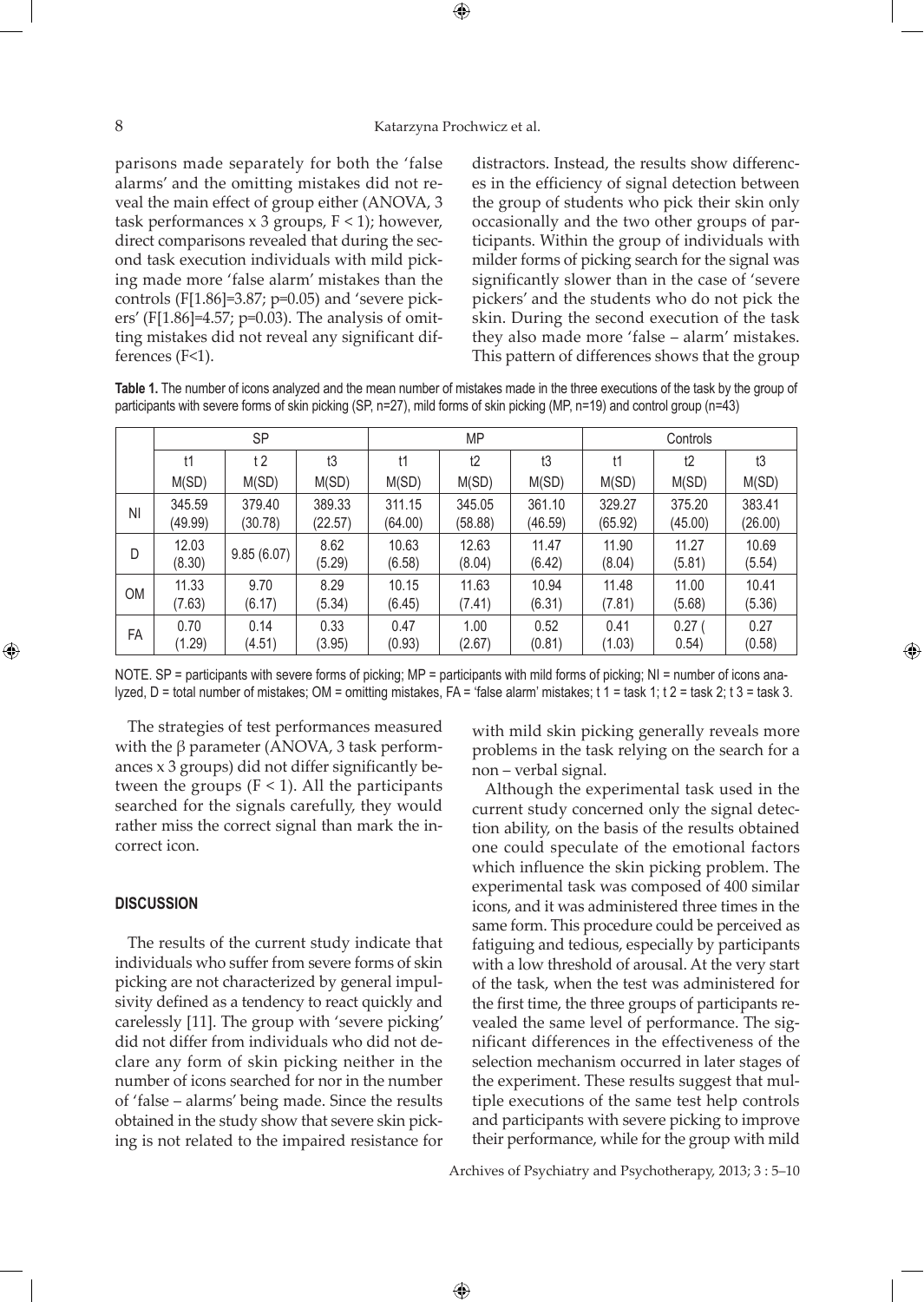⊕

⊕

forms of picking the multiple repetition of the same material diminishes their acting. On the basis on this finding one could assume that the source of skin picking is different for the two groups of pickers mentioned: persons who exhibit more severe picking start to pick in order to diminish the high arousal states, whereas individuals who pick occasionally initiate this kind of behavior to elevate the low arousal. It suggests that in this second group of sufferers the skin picking behaviors could be most often triggered by boredom induced during the simple, recurrent activity [14], while in the former one – by anxiety or other emotions connected with high arousal [15]. It is also possible that some of 'mild pickers' share the same mechanisms as 'severe' ones, but with different intensity.

The participants belonging to the 'mild pickers' group made more 'false – alarms' than the other two groups, but only in conditions in which the task was administered for the second time. Simultaneously, during the first and the third execution of the task the number of 'false – alarm' mistakes did not differ between groups. These results suggest that at the beginning of the task, when the level of boredom is relatively low, individuals with milder forms of picking do not make the type of mistakes reflecting the impulsive reacting style. However, they become more prone to impulsive behaviors when they have to repeat the same activity in the second task performance. In the third execution of the task, when the level of boredom should be the highest, this group of participants paradoxically starts to react as correctly as healthy controls and individuals with severe picking. However, in this case the enhanced correctness might be the result of the fact that in the last search for the 5.00 pm icon the number of 'false alarms' was generally very low for all the participants.

## **Conclusions and limitations**

⊕

The results obtained show that PSP is a heterogeneous phenomenon. They also indicate that different mechanisms could underlie the symptoms of PSP of different intensity, and that different forms of psychological needs are advisable for PSP sufferers. The results obtained push us towards a further hypothesis accord-

Archives of Psychiatry and Psychotherapy, 2013; 3 : 5–10

ing to which individuals with more severe PSP symptoms are more anxious than individuals with milder forms of picking, and that the latest group are more prone to pick their skin as a reaction to boredom unlike the former ones. However, the nature of the relationship between those emotional disturbances and skin picking has not been properly explained in the current research. What is more, the participants who had comorbid diagnosis were not excluded, since we could not exclude the possibility that the differences between the groups were not caused by the presence of PSP symptoms but are associated with coexisting psychological disorders.

The current study has several limitations which should be addressed in future research. Firstly, this study involves a small sample size, and any conclusions based on this sample must therefore be made cautiously. The second important drawback of the study was that the individuals with severe skin picking were not diagnosed as suffering from pathological skin picking. The lack of formal diagnosis is a reason why the results of the current study should not be generalized for individuals with pathological skin picking and should be interpreted as a pilot investigation in the area of research on skin picking origin rather than as conclusive findings. In addition, the sample consisted primarily of female participants, thus it remains unclear whether the findings apply to males, who could differ from female in respect of impulsivity. Finally, the authors administered a Polish version of the Skin Picking Scale. It is noteworthy that scores could change significantly between languages which makes it difficult to estimate severity of PSP symptoms in comparison with earlier studies.

## **References**

 $\bigoplus$ 

- 1. Arnold LM, McElroy SL, Mutasim DF, Dwight MM, Lamerson CL, Morris EM. Characteristic of 34 adults with psychogenic excoriation. J Clin Psychiatry 1998; 59: 509–514.
- 2. Calikuşu C, Yucel B, Polat A, Baykal C. The relation of psychogenic excoriation with psychiatric disorders: A comparative study. Compr Psychiatry 2003; 3: 256–261.
- 3. Keuthen NJ, Koran LM, Aboujaoude E, Large MD, Serpe RT. The prevalence of skin picking in US adults. Compr Psychiatry 2010; 51: 183–186.